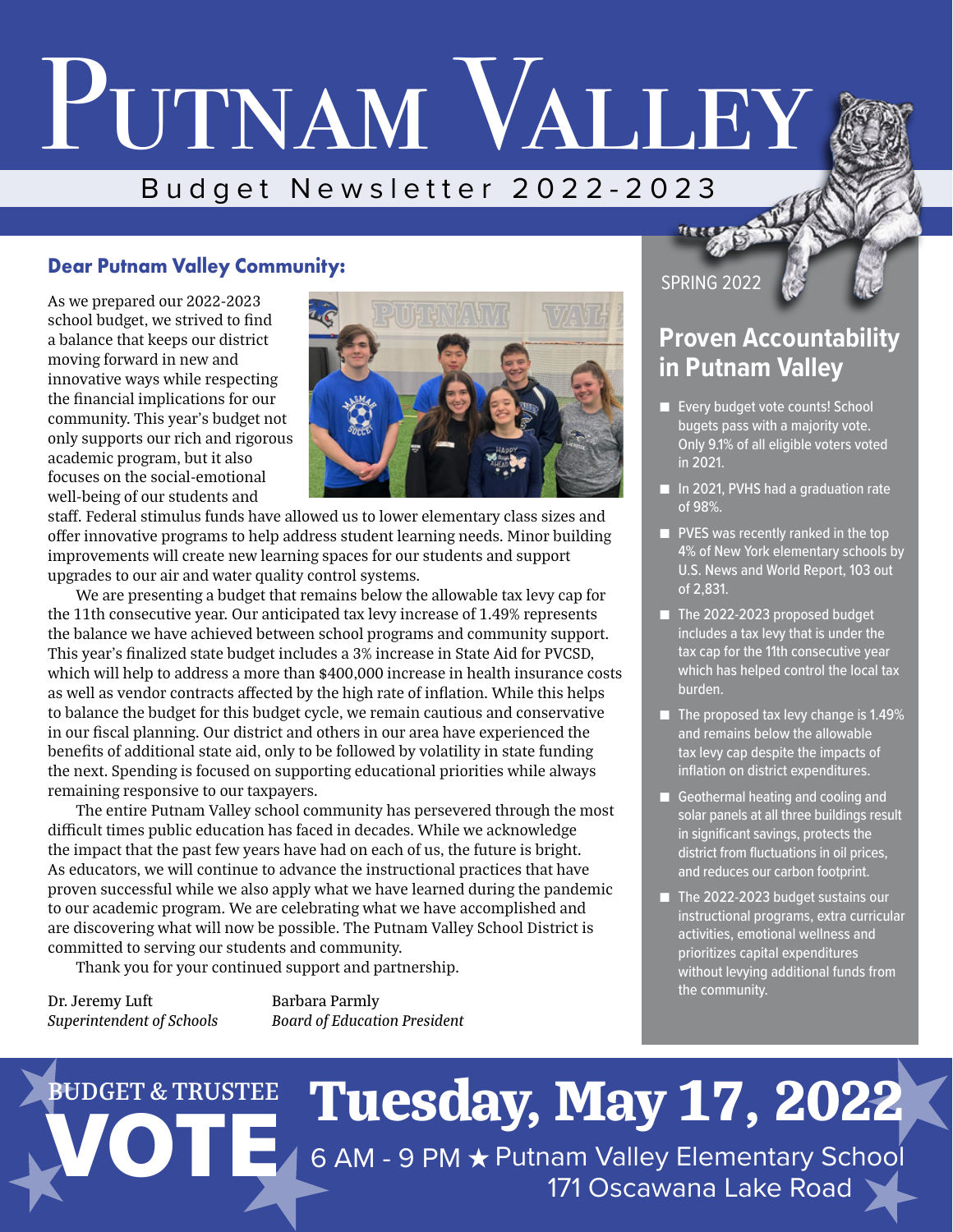# **2022-2023 BUDGET PROPOSAL:** Three-Part Format

All public schools in New York State are required to report appropriations in three official categories: Instruction, Capital, and Administrative. The following data shows how the Putnam Valley School budget breaks down:

#### **EXPENDITURES**

#### **INSTRUCTIONAL PROGRAMS 74%**

**INCLUDES:** The salaries and benefits of all teachers, guidance counselors, aides, monitors, psychologists, nurses, social workers, and speech therapists. Also included are textbooks and equipment, library costs, transportation, co-curricular programs, and interscholastic athletics.

|                             | <b>BUDGET</b><br>2021-22 | <b>PROPOSED</b><br><b>BUDGET 2022-23</b> | <b>BUDGET</b><br><b>CHANGES</b> |
|-----------------------------|--------------------------|------------------------------------------|---------------------------------|
| Curriculum & Instruction    | \$27,727,550             | \$27,701,612                             | ( \$25, 938)                    |
| <b>Pupil Transportation</b> | \$3,162,484              | \$3,274,410                              | \$111,926                       |
| <b>Employee Benefits</b>    | \$9,805,357              | \$10,084,049                             | \$278,692                       |
| <b>Interfund Transfers</b>  | \$95,000                 | \$90,000                                 | (\$5,000)                       |
| <b>TOTAL</b>                | \$40,790,391             | \$41,150,071                             | \$359,680                       |

#### **ADMINISTRATION 10%**

**INCLUDES:** The salaries and benefits of administrators, supervisors and administrative clerical staff, public information and printing, curriculum and staff development, school board-related costs, tax collection, and legal services.

|                                                        | <b>BUDGET</b> | <b>PROPOSED</b>       | <b>BUDGET</b>  |
|--------------------------------------------------------|---------------|-----------------------|----------------|
|                                                        | 2021-22       | <b>BUDGET 2022-23</b> | <b>CHANGES</b> |
| <b>Business &amp; Finance/Facilities + Maintenance</b> | \$1,605,276   | \$1,682,548           | \$77,272       |
| <b>Central Administration/Transportation</b>           | \$556,384     | \$560,764             | \$4,380        |
| <b>Instructional Supervision</b>                       | \$1,913,201   | \$1,983,343           | \$70,142       |
| Benefits & Community                                   | \$1,488,961   | \$1,531,281           | \$42,320       |
| <b>TOTAL</b>                                           | \$5,563,822   | \$5,757,936           | \$194,114      |

#### **CAPITAL 16%**

**INCLUDES:** Operations and maintenance costs, including salaries and benefits for custodial staff, debt service from capital projects, utilities, cleaning supplies, tax certiorari, and court-ordered costs.

| <b>TOTAL: GENERAL FUND</b>       | \$53,196,449             | \$55,823,530                             | \$2,627,081                     |
|----------------------------------|--------------------------|------------------------------------------|---------------------------------|
| <b>TOTAL</b>                     | \$6,842,236              | \$8,915,523                              | \$2,073,287                     |
| Debt Service/Interfund Transfers | \$3,177,249              | \$5,290,782                              | \$2,113,533                     |
| <b>Employee Benefits</b>         | \$811,060                | \$834,112                                | \$23,052                        |
| Maintenance                      | \$759,502                | \$731,032                                | (\$28,470)                      |
| Operations/Transportation        | \$2,094,425              | \$2,059,597                              | (\$34,828)                      |
|                                  | <b>BUDGET</b><br>2021-22 | <b>PROPOSED</b><br><b>BUDGET 2022-23</b> | <b>BUDGET</b><br><b>CHANGES</b> |
|                                  |                          |                                          |                                 |

# The proposed tax levy change is  $1.49\%$  and remains below the allowable tax levy cap despite the impacts of inflation on district expenditures.

**La traducción en español de esta información está disponible en la página web del distrito escolar (www.pvcsd.org). Copias en español se pueden encontrar en la oficina principal de nuestro distrito así como también en las oficinas de nuestras escuelas en el distrito.**

# **WHERE THE MONEY COMES FROM**

**REVENUES...................... \$55,823,530**

**Real Property Tax Levy 70.5%.......\$39,334,859** Derived from the tax cap formula.

**State and Federal Sources 24.8% ..\$13,868,671**  Anticipated State Aid.

**Appropriated Fund Balance 2.0% ....\$1,100,000**  Includes utilization of District reserves to meet revenue needs and avoid raising taxes.

**Local Non-Tax Sources 2.7% ........... \$1,520,000**  Revenues from sources such as charges for services from outside groups, out-of-district tuition, sales tax, and interest on investments. (\$1M from Debt Reserve for HS roof replacement phase 1 and 2)

# **WHERE THE MONEY GOES**

#### **EXPENDITURES .............. \$55,823,530**

**Instruction 53.2%.........................\$29,684,955** Includes teacher salaries, instructional materials and supplies, library and media, computer assisted instruction, Special Education services, Pupil Personnel, BOCES services, athletics and health services.

**Employee Benefits 22.3%............. \$12,449,442** Includes mandated costs for Social Security, Medicare, retirement, health and other related insurance costs. There are increases in pension contribution rates and health premiums.

**Transportation 6.0%....................... \$3,357,555** Reflects in-district and out-of-district home-toschool transportation, salaries, materials, and fuel.

**Facilities and Maintenance 4.8% ....\$2,685,947**  District-wide upkeep of buildings and grounds.

**General Support 4.1% .....................\$2,264,849** Covers the cost of central administration, finance and treasurer, personnel, public relations, and legal expenses.

#### **Debt Service and Interfund**

**Transfers 9.6%................................ \$5,380,782**  Used to pay principal and interest on capital projects and non-aidable portion of the Extended School Year Program.

2022-2023: Transfer to capital fund from district reserves/federal stimulus funds – HS roof replacement and other minor remodeling projects (roof, modular buildings, MS bathrooms, outdoor learning spaces) will generate 67% State Building Aid without incurring debt.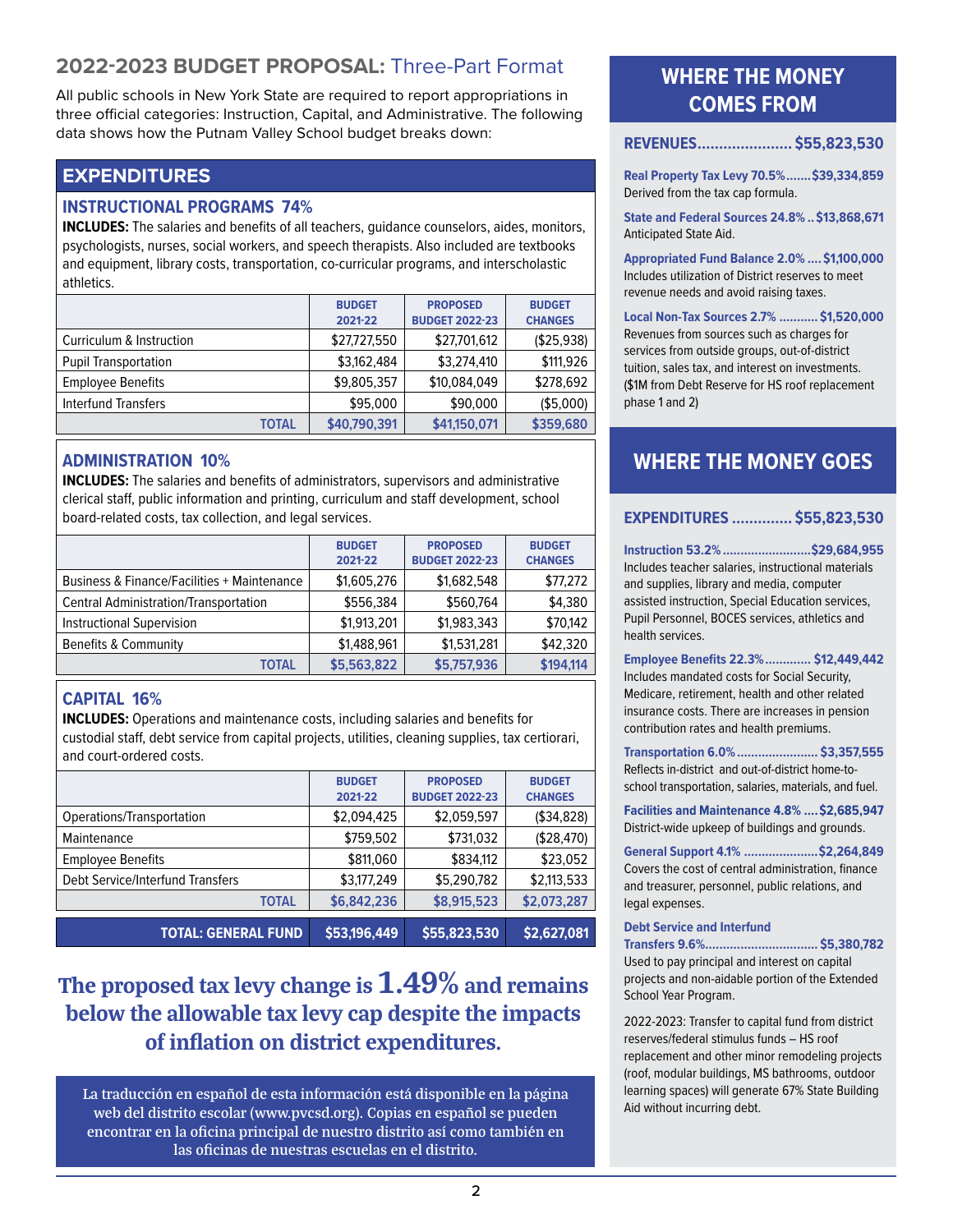| <b>School District Budget Notice</b>                                                                                                |                                                      |                                                       |                                                           |
|-------------------------------------------------------------------------------------------------------------------------------------|------------------------------------------------------|-------------------------------------------------------|-----------------------------------------------------------|
| <b>Overall Budget Proposal</b>                                                                                                      | <b>Budget Adopted for the</b><br>2021-22 School Year | <b>Budget Proposed for the</b><br>2022-23 School Year | <b>Contingency Budget for the</b><br>2022-23 School Year* |
| Total Budgeted Amount, Not Including Separate Propositions                                                                          | \$53,196,449                                         | \$55,823,530                                          | \$55,244,638                                              |
| Increase/Decrease for the 2022-23 School Year                                                                                       |                                                      | \$2,627,081                                           | \$2,048,189                                               |
| Percentage Increase/Decrease in Proposed Budget                                                                                     |                                                      | 4.94%                                                 | 3.85%                                                     |
| Change in the Consumer Price Index                                                                                                  |                                                      | 4.7%                                                  |                                                           |
| A. Proposed Levy to Support the Total Budgeted Amount                                                                               | \$38,755,967                                         | \$39,334,859                                          |                                                           |
| B. Levy to Support Library Debt, if Applicable                                                                                      | \$0                                                  | \$0                                                   |                                                           |
| C. Levy for Non-Excludable Propositions, if Applicable **                                                                           | \$0                                                  | \$0                                                   |                                                           |
| D. Total Tax Cap Reserve Amount Used to Reduce Current Year Levy                                                                    | \$0                                                  | \$0                                                   |                                                           |
| E. Total Proposed School Year Tax Levy $(A + B + C - D)$                                                                            | \$38,755,967                                         | \$39,334,859                                          | \$38,755,967                                              |
| F. Total Permissible Exclusions                                                                                                     | \$1,335,827                                          | \$1,027,673                                           |                                                           |
| G. School Tax Levy Limit, Excluding Levy for Permissible Exclusions                                                                 | \$37,444,854                                         | \$38,350,386                                          |                                                           |
| H. Total Proposed School Year Tax Levy, Excluding Levy to Support<br>Library Debt and/or Permissible Exclusions ( $E - B - F + D$ ) | \$37,420,140                                         | \$38,307,186                                          |                                                           |
| I. Difference: G - H (Negative Value Requires 60.0% Voter<br>Approval - See Note Below Regarding Separate Propositions) **          | \$24,714                                             | \$43,200                                              |                                                           |
| <b>Administrative Component</b>                                                                                                     | \$5,563,822                                          | \$5,757,936                                           | \$5,757,936                                               |
| Program Component                                                                                                                   | \$40,790,391                                         | \$41,150,071                                          | \$40,571,179                                              |
| <b>Capital Component</b>                                                                                                            | \$6,842,236                                          | \$8,915,523                                           | \$8,915,523                                               |

\*Pursuant to Section 2023 of the Education law, in the case of a contingency budget, districts are constrained in three ways: determination of ordinary contingency budget appropriations, the administrative cap, and the restriction on the tax levy. Ordinary contingency expenses are defined as the expenditures absolutely necessary to operate and maintain schools.

\*\* List Separate Propositions that are not included in the Total Budgeted Amount: (Tax Levy associated with educational or transportation services propositions are not eligible for exclusion and may affect voter approval requirements)

| <b>Description</b> | Amount |
|--------------------|--------|
|                    |        |

### **Estimated Basic STAR Exemption Savings1**

*1 The basic school tax relief (STAR) exemption is authorized by section 425 of the Real Property Tax Law.*

| * * * * * *          | Under the Budget Proposed for the<br>2022-23 School Year |
|----------------------|----------------------------------------------------------|
| Carmel               | \$1,194                                                  |
| <b>Cortlandt</b>     | \$2,166                                                  |
| <b>Putnam Valley</b> | \$1,198                                                  |

The annual budget vote for the fiscal year 2022-23 by the qualified voters of the Putnam Valley Central School District, Putnam County, New York, will be held at the Putnam Valley Elementary School in said district on Tuesday, May 17, 2022, between the hours of 6 AM and 9 PM, prevailing time in Putnam Valley, at which time the polls will be opened to vote by voting ballot or machine.